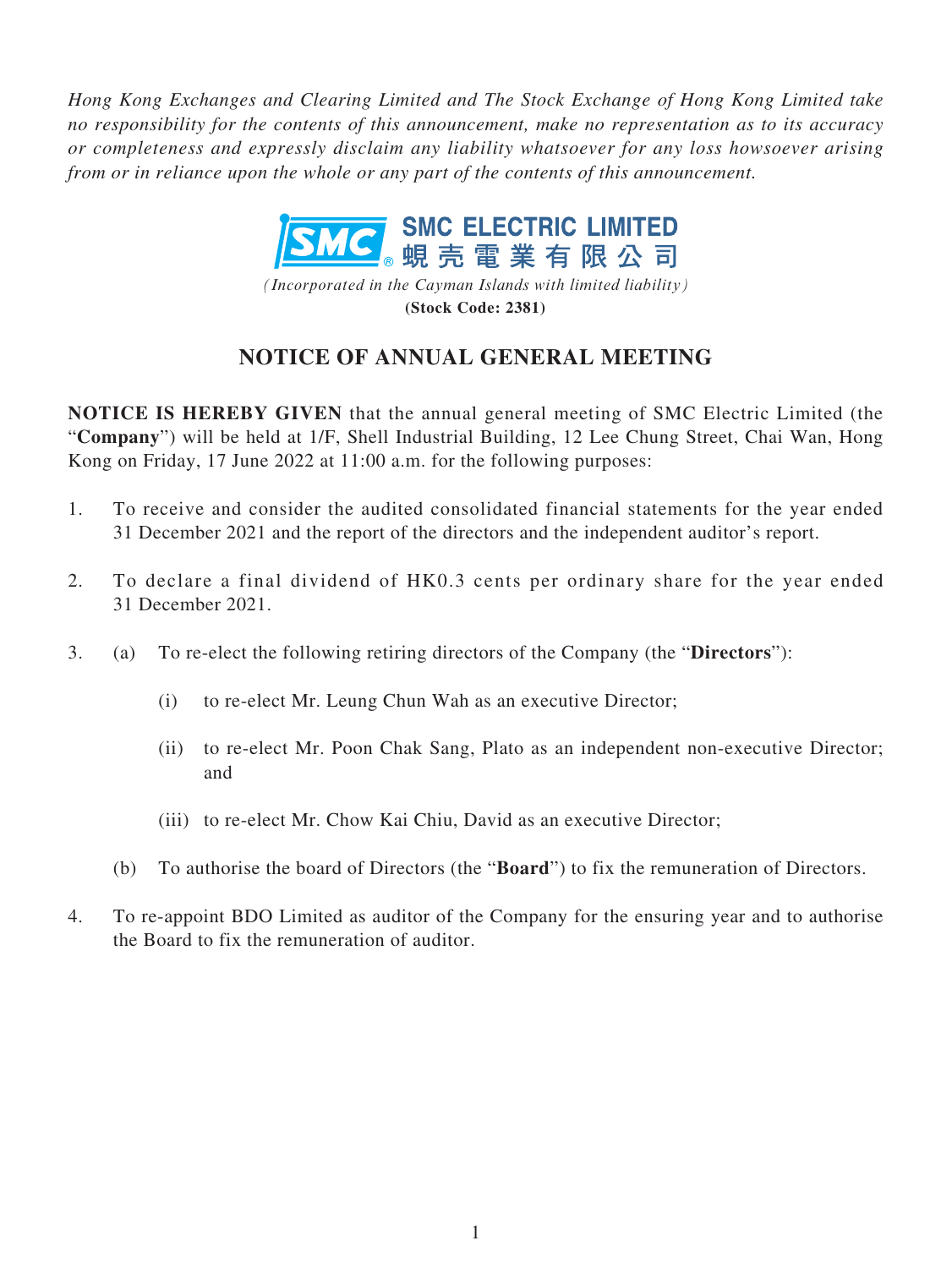To consider and, if thought fit, pass the following resolutions, with or without amendments, as ordinary resolutions of the Company by way of ordinary business:

### **ORDINARY RESOLUTIONS**

## 5. "**THAT**:

- (a) subject to paragraph (c) of this Resolution, and pursuant to the Rules Governing the Listing of Securities (the "**Listing Rules**") on The Stock Exchange of Hong Kong Limited (the "**Stock Exchange**"), the exercise by the Directors during the Relevant Period (as hereinafter defined) of all the powers of the Company to allot, issue and deal with unissued shares of HK\$0.01 each in the share capital of the Company (the "**Shares**") and to make or grant offers, agreements and options (including but not limited to bonds, warrants, debentures, notes and any securities which carry rights to subscribe for or are convertible into Shares) which would or might require the exercise of such power be and is hereby generally and unconditionally approved;
- (b) the approval in paragraph (a) of this Resolution shall authorise the Directors during the Relevant Period (as hereinafter defined) to make or grant offers, agreements and options (including but not limited to bonds, warrants, debentures, notes and any securities which carry rights to subscribe for or are convertible into Shares) which would or might require the exercise of such power either during or after the end of the Relevant Period;
- (c) the total number of Shares allotted, issued and dealt or agreed conditionally or unconditionally to be allotted, issued and dealt (whether pursuant to an option or otherwise) by the Directors pursuant to the approval in paragraph (a) of this Resolutions (otherwise than pursuant to (i) a rights issue, (ii) an issue of Shares upon the exercise of any subscription or conversion rights attaching to any bonds, warrants, debentures, notes or any securities which carry rights to subscribe for or are convertible into Shares, (iii) an issue of Shares upon the exercise of any options which may be granted under the share option scheme or any other option scheme or similar arrangement for the time being adopted for the grant or issue to officers and/or employees of the Company and/or any of the subsidiaries of the Company or any other person of Shares or rights to acquire Shares, (iv) any scrip dividend schemes or similar arrangements providing for the allotment and issue of Shares in lieu of the whole or part of a dividend on Shares in accordance with the articles of association of the Company, or (v) a specific authority granted by the Shareholders in general meeting) shall not exceed 20% of the total number of Shares in issue as at the date of passing this Resolution (such total number to be subject to adjustment in the case of any conversion of all or any of the Shares into larger or smaller number of shares after the passing of this Resolution) and the said approval shall be limited accordingly; and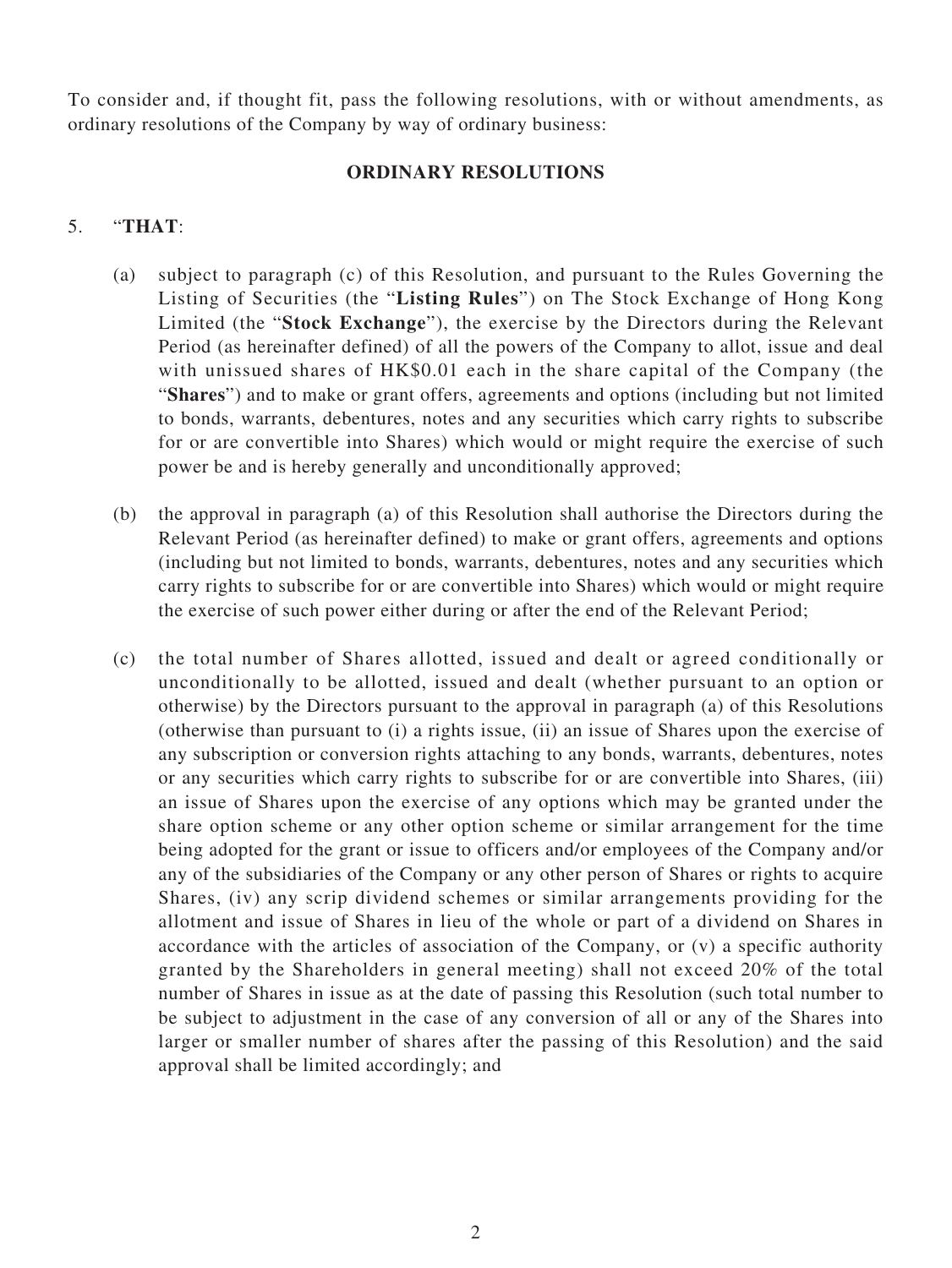(d) for the purpose of this Resolution,

"**Relevant Period**" means the period from the passing of this Resolution, until whichever is the earliest of:

- (i) the conclusion of the next annual general meeting of the Company;
- (ii) the expiration of the period within which the next annual general meeting of the Company is required by the articles of association the Company or any applicable laws of the Cayman Islands to be held; or
- (iii) the passing of any ordinary resolution of the shareholders in general meeting of the Company revoking, varying or renewing this Resolution; and

"**Rights Issue**" means an offer of Shares open for a period fixed by the Directors to holders of Shares whose names appear on the register of members of the Company on a fixed record date in proportion to their then holdings of such Shares (subject to such exclusions or other arrangements as the Directors may deem necessary or expedient in relation to fractional entitlements or having regard to any restrictions or obligations under the laws of, or the requirements of any recognised regulatory body or any stock exchange in, any territory applicable to the Company)."

# 6. "**THAT**:

- (a) subject to paragraph (b) of this Resolution, the exercise by the Directors during the Relevant Period (as hereinafter defined) of all the powers of the Company to repurchase Shares on the Stock Exchange or on any other stock exchange on which the Shares may be listed and which is recognised by the Securities and Futures Commission and the Stock Exchange for this purpose, subject to and in accordance with all applicable laws and the requirements of the Listing Rules or of any other stock exchange as amended from time to time, be and is hereby generally and unconditionally approved;
- (b) the total number of Shares to be repurchased pursuant to the approval in paragraph (a) of this Resolution shall not exceed 10% of the total number of Shares in issue as at the date of passing this Resolution (such total number to be subject to adjustment in the case of any conversion of all or any of the Shares into larger or smaller number of shares after the passing of this Resolution) and the said approval shall be limited accordingly; and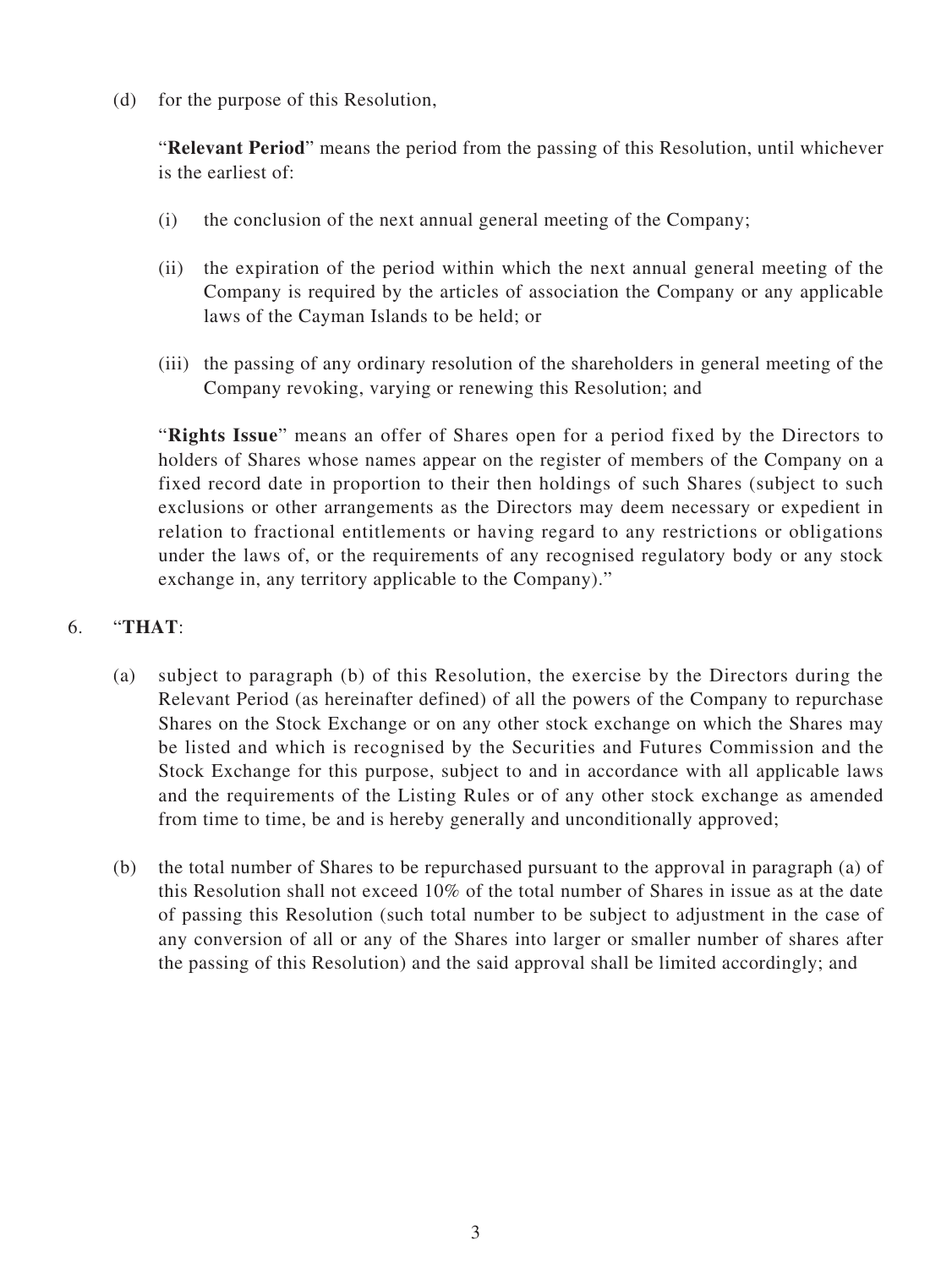(c) for the purposes of this Resolution:

"**Relevant Period**" means the period from the passing of this Resolution, until whichever is the earliest of:

- (i) the conclusion of the next annual general meeting of the Company;
- (ii) the expiration of the period within which the next annual general meeting of the Company is required by the articles of association of the Company or any applicable laws of the Cayman Islands to be held; or
- (iii) the passing of any ordinary resolution of the shareholders in general meeting of the Company revoking, varying or renewing the Resolution."
- 7. "**THAT** subject to the passing of ordinary resolutions nos. 5 and 6 above, the general mandate granted to the Directors pursuant to ordinary resolution no. 5 above be and is hereby extended by the addition to the total number of shares of the Company in issue which may be allotted, issued, dealt with or agreed conditionally or unconditionally to be allotted and issued by the Directors pursuant to such general mandate of an amount representing the total number of Shares repurchased by the Company pursuant to ordinary resolution no. 6 above, provided that such extended amount shall not exceed 10% of the total number of Shares in issue as at the date of passing this Resolution (such total number to be subject to adjustment in the case of any conversion of all or any of the Shares into larger or smaller number of shares after the passing of this Resolution)."

By Order of the Board **SMC Electric Limited Yung Kwok Kee, Billy** *Chairman*

Hong Kong, 27 April 2022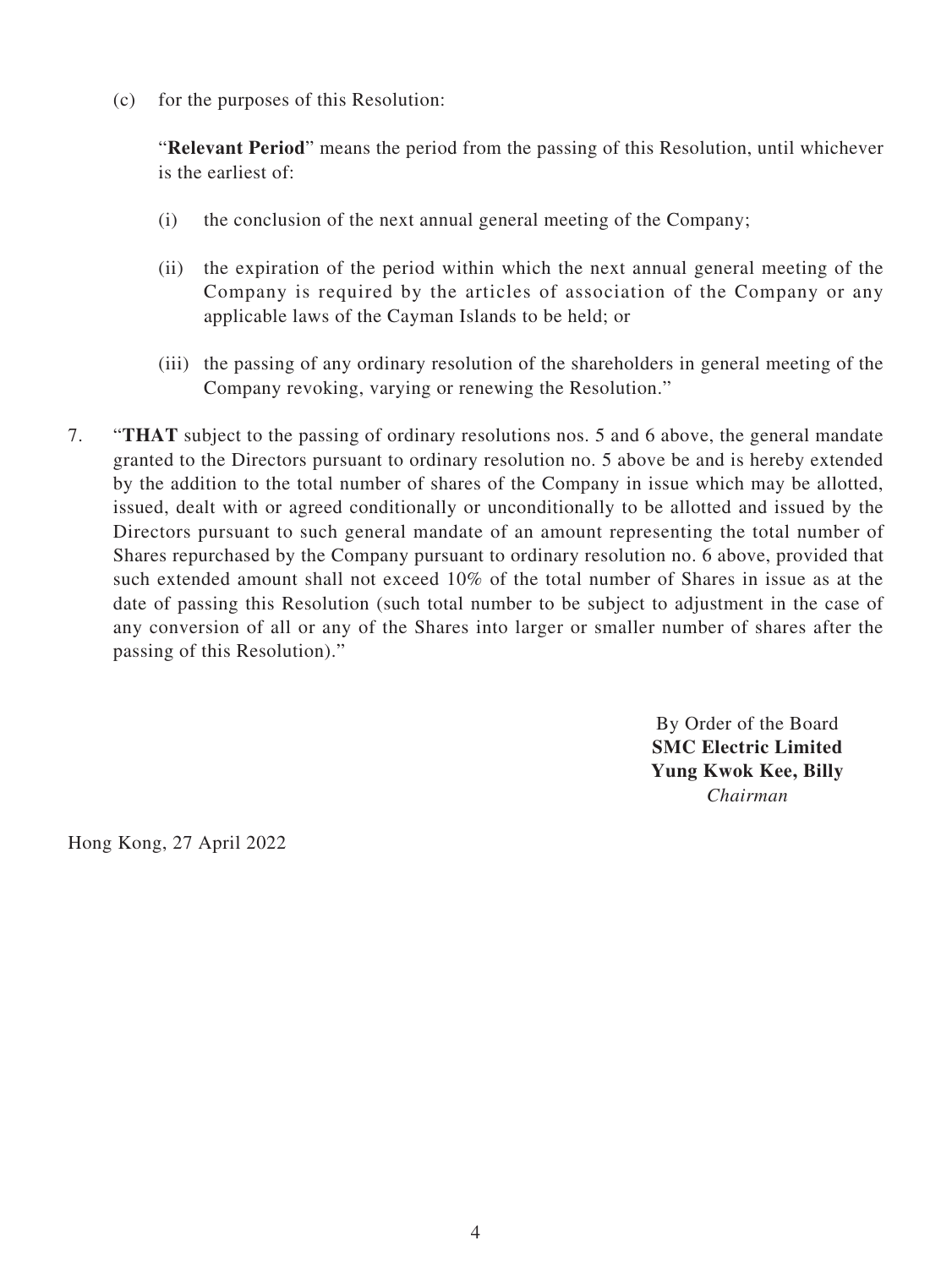#### *Notes:*

- 1. Any member of the Company entitled to attend and vote at the meeting is entitled to appoint one or more proxies (if a member who is the holder of two or more shares of the Company) to attend and vote in his stead. A proxy need not be a member of the Company.
- 2. To be valid, the proxy form, together with any power of attorney or other authority (if any) under which it is signed, or a notarially certified copy thereof, must be deposited with the Hong Kong branch share registrar and transfer office of the Company, Boardroom Share Registrars (HK) Limited, at 2103B, 21/F, 148 Electric Road, North Point, Hong Kong, not less than 48 hours before the time appointed for holding the meeting or any adjournment thereof.
- 3. The register of members of the Company will be closed from Friday, 10 June 2022 to Friday, 17 June 2022, both days inclusive, during which period no transfer of shares will be registered. In order to qualify for attendance of the meeting, all completed transfer forms accompanied by the relevant share certificates must be lodged with the Hong Kong branch share registrar and transfer office of the Company, Boardroom Share Registrars (HK) Limited, at 2103B, 21/F, 148 Electric Road, North Point, Hong Kong, for registration not later than 4:30 p.m. on Thursday, 9 June 2022.

The register of members of the Company will be closed from Monday, 27 June 2022 to Wednesday, 29 June 2022, both days inclusive, during which period no transfer of shares will be registered by the Company. In order to qualify for the proposed final dividend, all completed transfer forms accompanied by the relevant share certificates must be lodged with the Hong Kong branch share registrar and transfer office of the Company, Boardroom Share Registrars (HK) Limited, at 2103B, 21/F, 148 Electric Road, North Point, Hong Kong, for registration not later than 4:30 p.m. on Friday, 24 June 2022.

- 4. With regard to resolution no. 3(a) set out in this notice, details of the retiring Directors are set out in Appendix II to the circular of the Company dated 27 April 2022.
- 5. In connection with the proposed repurchase mandate under ordinary resolution no. 6, an explanatory statement as required by the Listing Rules is set out in Appendix I to the circular of the Company dated 27 April 2022.
- 6. As at the date of this notice, the Board comprises three executive Directors, namely, Mr. Leung Chun Wah, Mr. Tang Che Yin and Mr. Chow Kai Chiu, David; one non-executive Director, namely Mr. Yung Kwok Kee, Billy; and three independent non-executive Directors, namely, Mr. Leung Man Chiu, Lawrence, Mr. Poon Chak Sang, Plato and Mr. Ho Chi Sing, Spencer.